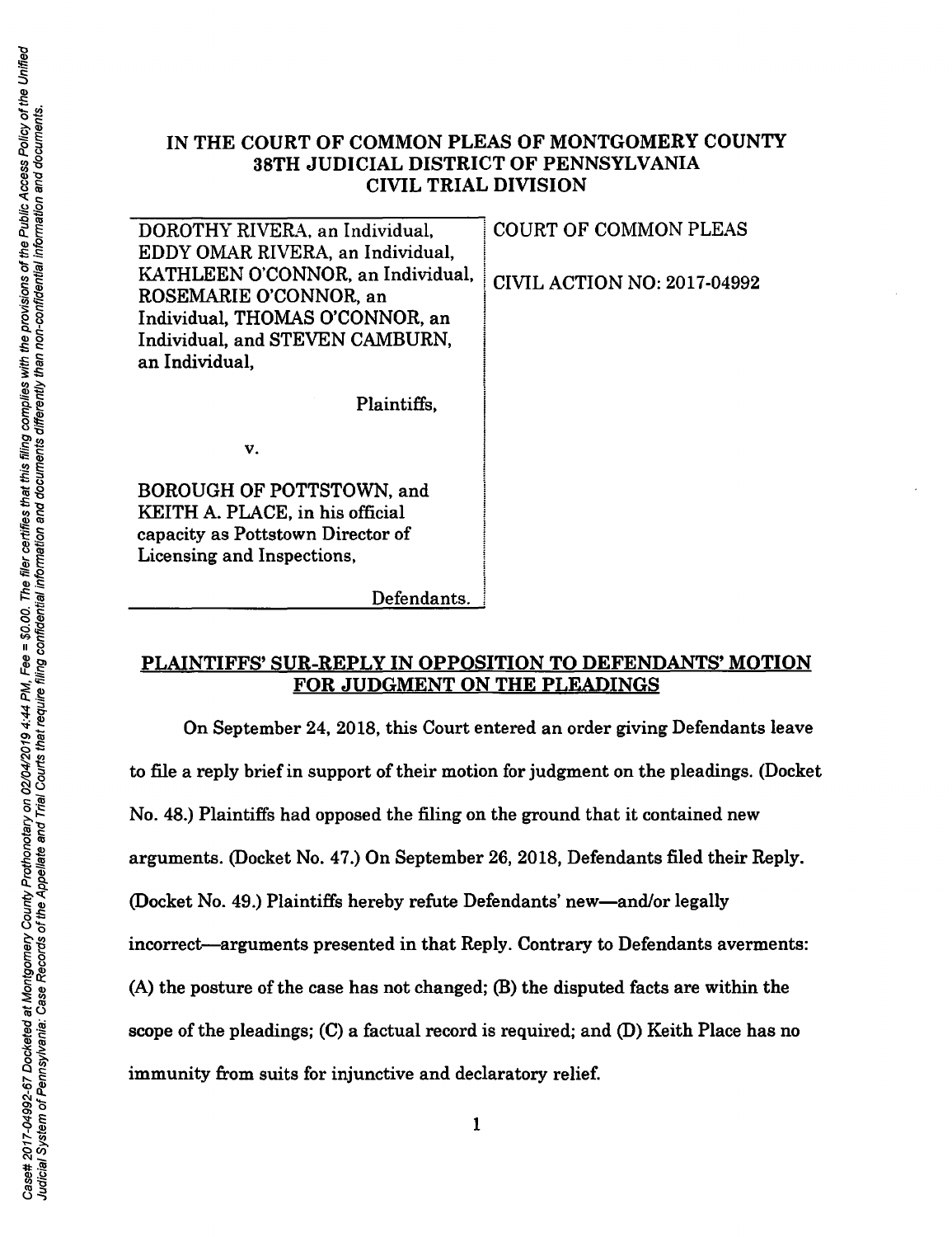#### A. The Posture of the Case Has Not Changed.

1) For the first time. Defendants claim that "'the procedural posture has advanced with the filing of an Answer," such that judgment is now appropriate. (Reply Br. at 2.) Aside from not explaining how their admissions have advanced the posture of this case, the black-letter rule in Pennsylvania is that a defendant's admissions can never make a *defendant's* motion for judgment on the pleadings appropriate. Rather, "only those facts specifically admitted by the *nonmovant* may be considered against him." *Kerr v. Borough of Union City*, 614 A.2d 338, 339 (Pa. Commw. Ct. 1992) (emphasis added). This is because all of Plaintiffs' allegations are accepted as true for the purposes of demurrer and thus judgment on the pleadings. *Sinn v. Burd,* 486 Pa. 146, 149 (Pa. 1979); *Keil v. Good,* 356 A.2d 768, 769 (Pa. 1976) ("[A] motion for judgment on the pleadings is in the nature of a demurrer, the trial court must accept all of the well pleaded allegations of the party opposing the motion as true, while only those facts specifically admitted by the party opposing the motion may be considered against him."); 6 Standard Pennsylvania Practice 2d § 31:36 (in considering a motion for judgment on the pleadings "[a]ll of the averments of the plaintiffs complaint will be taken as true.").

2) By citing their Answer, however, Defendants confuse the summary judgment standard with the motion for judgment on the pleadings standard. On a motion for judgment on the pleadings, the answer is ignored. *See* 6 Standard Pennsylvania Practice 2d § 31:36 ("If the defendant moves for judgment on the pleadings, the averments of his or her answer will be ignored, and all of the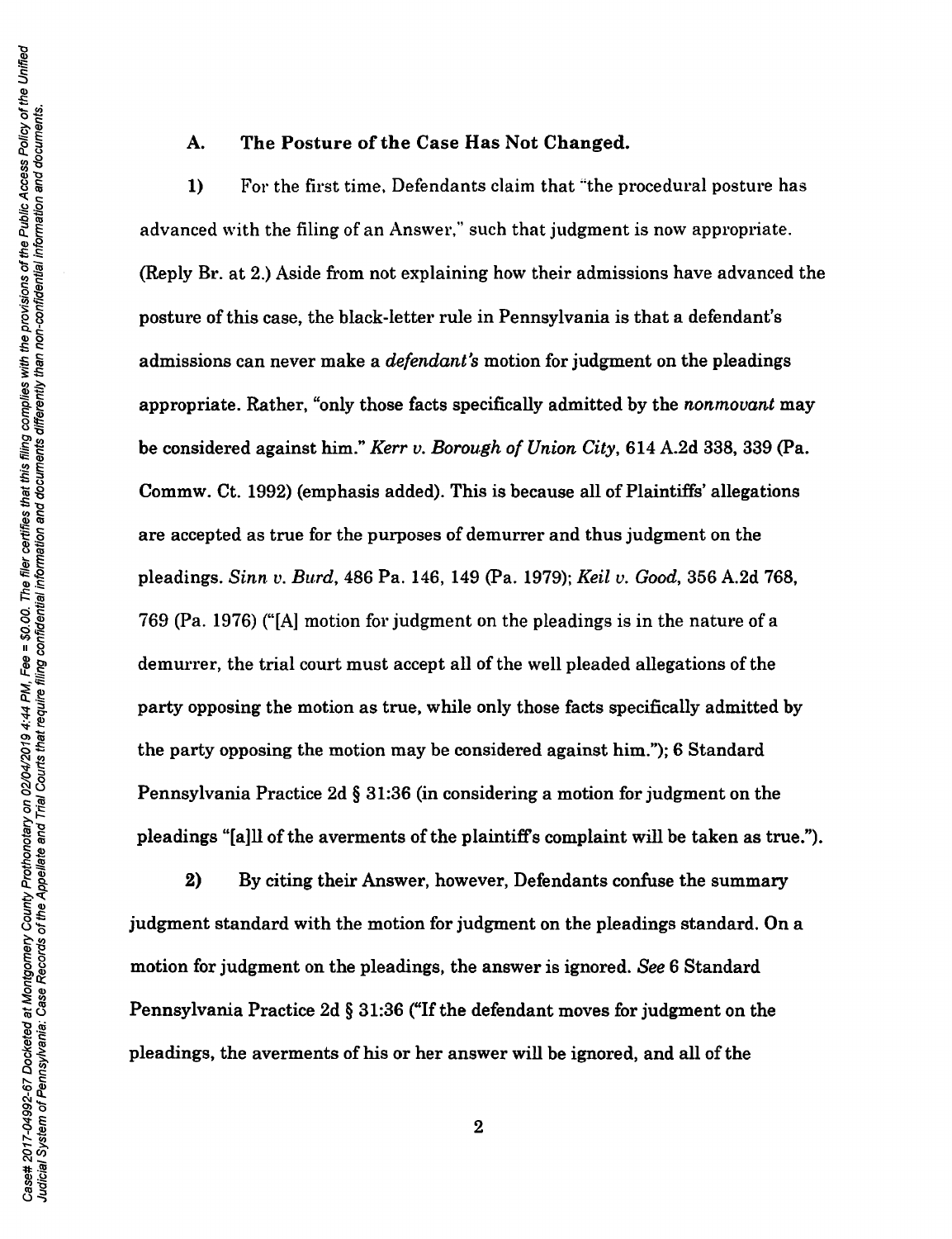averments of the plaintiffs complaint will be taken as true.").

3) Accordingly. Defendants' Answer should not be considered for purposes of the instant motion.

## B. The Disputed Material Facts Are Within the Scope of the Pleadings.

4) Defendants now argue, for the first time in their reply brief and in a conclusory fashion, that the disputed material facts that Plaintiffs point to "fall outside the allegations in the pleadings<sup>[]</sup> and should be disregarded." (Reply Br. at 4.) This is simply not correct. For instance, the Amended Complaint contains 14 full paragraphs detailing how intrusive the inspections are. *(See* Am. Compl.  $\P$  51–64.) As demonstrated in the Response Brief, Defendants have repeatedly disputed these assertions, arguing that the inspections are minimally intrusive. *See Mun. Auth. of Borough of Midland v. Ohioville Borough Mun. Auth.,* 108 A.3d 132, 136 n.3 (Pa. Commw. Ct. 2015) (Noting that a dispute of material fact can be demonstrated by reference to a "complaint, an answer, a reply, a counter-reply, a preliminary objection, and a response to preliminary objection.").

5) Moreover, even if Defendants could point to a particular disputed fact that was not explicitly pleaded, that would not matter because the court is also required to take as true "every reasonable inference that the Court can draw" from those facts. *Pocono Summit Realty, LLC v. Ahmad Amer,* LLC, 52 A.3d 261, 267 (Pa. Super. Ct. 2012).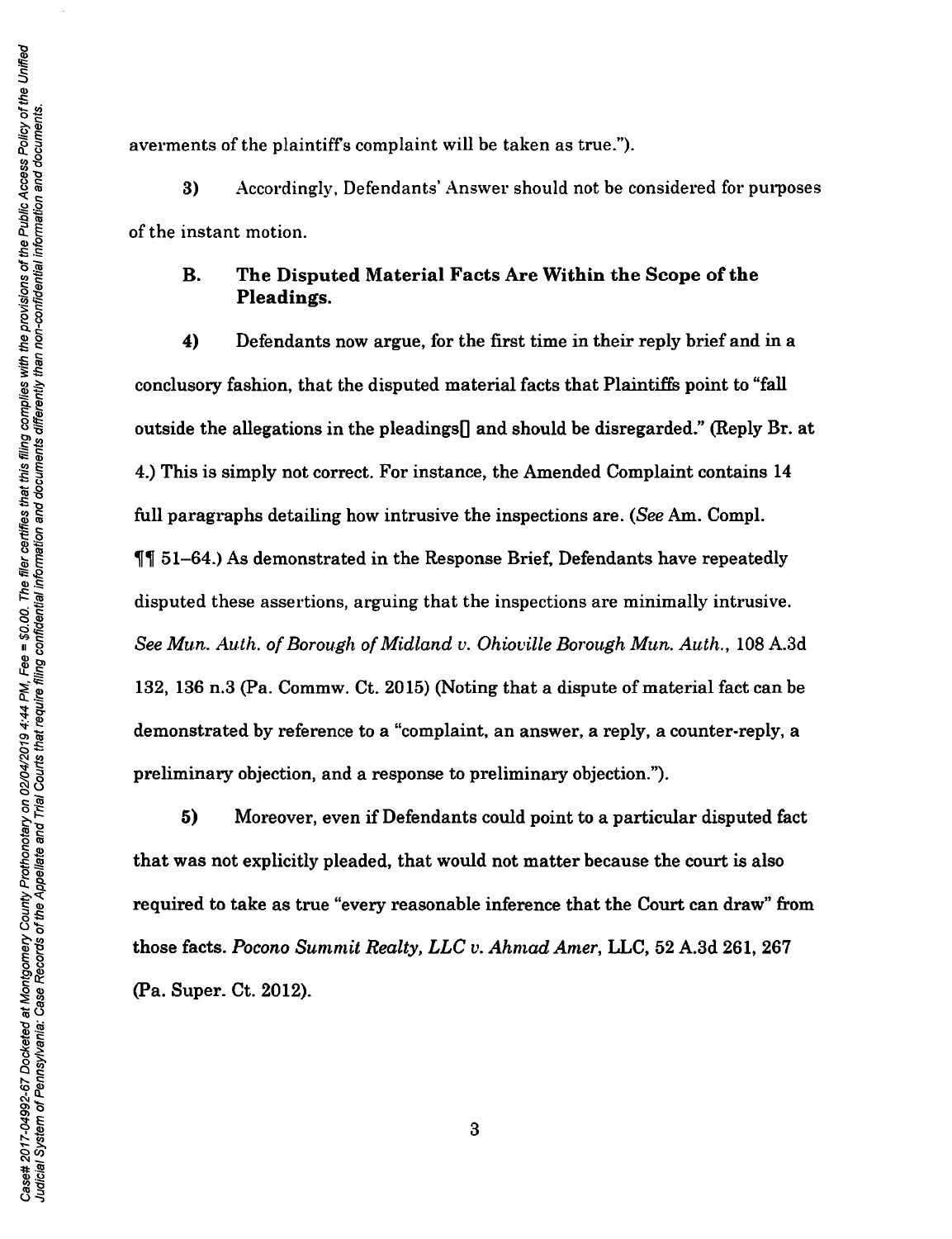#### C. A Factual Record Is Required to Decide Plaintiffs' Facial and As-Applied Challenges.

6) Defendants now assert that there can never be a dispute of material fact in a case involving a facial constitutional challenge because the constitutionality of a statute is a "pure question of law," for which no factual record is needed. (Reply Br. at 3-4.) In keeping with this view of the case, Defendants incorrectly assert that "[d]iscovery pertaining to the level of invasiveness of the inspections, the Borough's interest in conducting rental inspections or whether alternatives to rental inspection exist is superfluous." *(Id.* at 4.)

7) These arguments, too, do not appear in Defendants' opening brief, which itself is replete with factual assertions regarding the supposedly "minimal" intrusiveness of the searches and the Borough's supposed need to conduct the searches. (See, *e.g.,* Mem. in Support of Mot. J. Pleadings 17-18 ("[P]eriodic rentalhousing inspections are the only effective way to enforce property maintenance codes.")). These "facts," Defendants claim, demonstrate the constitutionality of the ordinance.

8) Now that Plaintiffs have pointed out in their response brief that these "facts" are disputed, Defendants have adopted a new position-that facts are simply irrelevant to a facial constitutional challenge. This argument misses the mark for two reasons: *First,* Plaintiffs' challenge is both facial and as-applied *(see*  Am. Compl.  $\P\P$  79-81), and Defendants do not argue that facts are irrelevant to an as-applied challenge. *Second,* Defendants are wrong about the law, as demonstrated by the Pennsylvania Supreme Court's recent decision in *League of*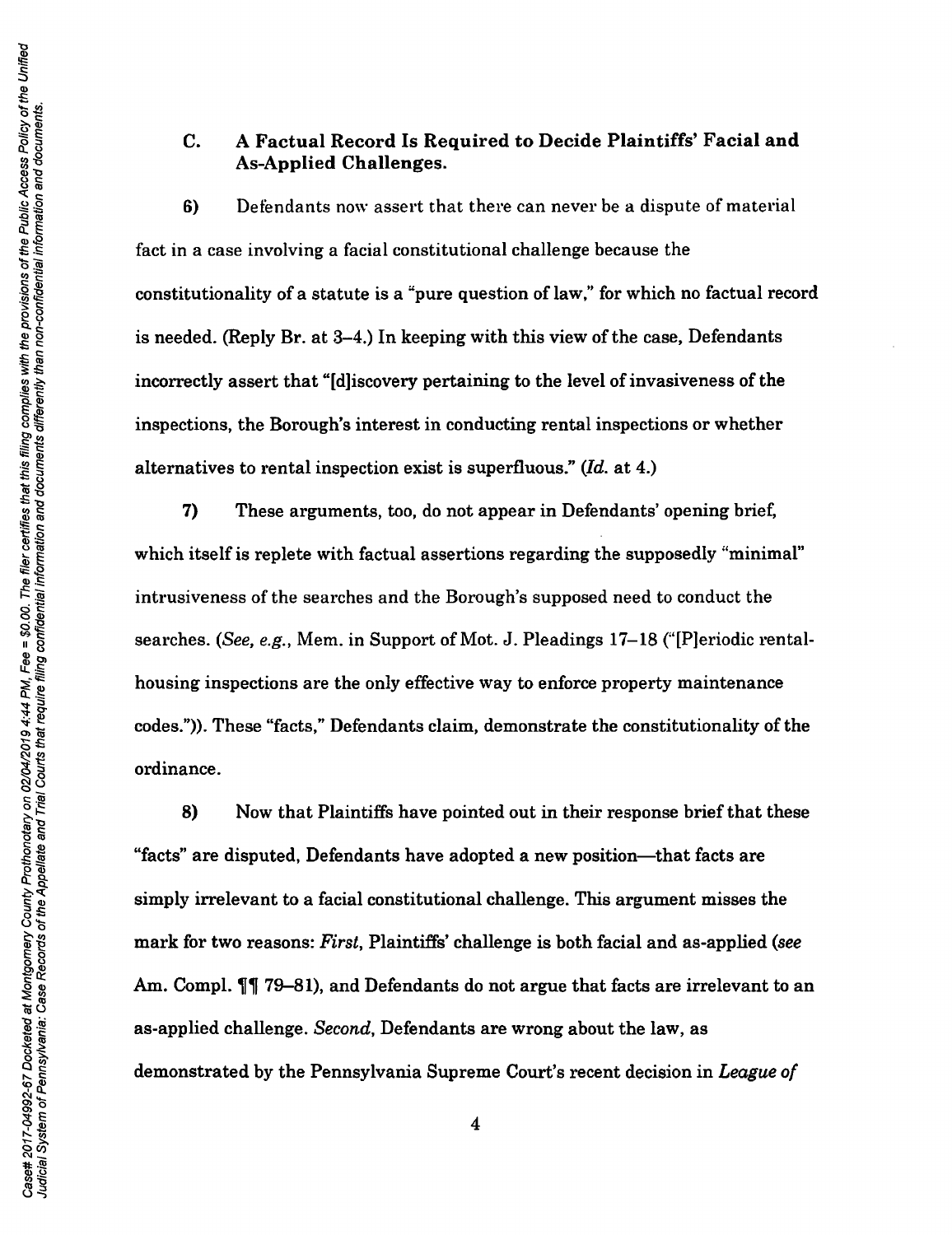*Women Voters v. Commonwealth,* 178 A.3d 737 (Pa. 2018).

9) In *League of Women Voters, the Court held that Pennsylvania's* congressional redistricting statute violated the Free and Equal Elections Clause of the Pennsylvania Constitution. It based its decision, in part, on extensive expert testimony regarding both the intent and effect of the statute. *Id.* at 821 ("[T]he evidence detailed above and the remaining evidence of the record as a whole demonstrates ... [a] violat[ion] [of] the Free and Equal Elections Clause of the Pennsylvania Constitution.").

10) That case challenged the facial validity of a statute and, like the present case, it was brought under the *Commonwealth v. Edmunds,* 586 A.2d 887 (Pa. 1991) framework for determining when the Pennsylvania Constitution provides more protection than the U.S. Constitution. Plaintiffs here are entitled, as were the plaintiffs in *League of Women Voters,* to develop a factual record to support their constitutional challenge.

11) Defendants cite several cases for the proposition that the constitutionality of a statute is a "pure question of law," (Reply Br. at 3), but none of those cases purport to hold that establishing a factual record through discovery is improper for a constitutional challenge. Those cases merely addressed the appropriate appellate standard of review for constitutional questions-which is *de novo. See Commonwealth v. Turner, BO* A.3d 754, 759 (Pa. 2013); *Ario v. Ingram Micro, Inc.,* 965 A.2d 1194, 1200 (Pa. 2009); *Buffalo Twp. v. Jones,* 813 A.2d 659, 664 n.4 (Pa. 2002); *Commonwealth v. Thompson,* 106 A.3d 742, 763 (Pa. Super. Ct.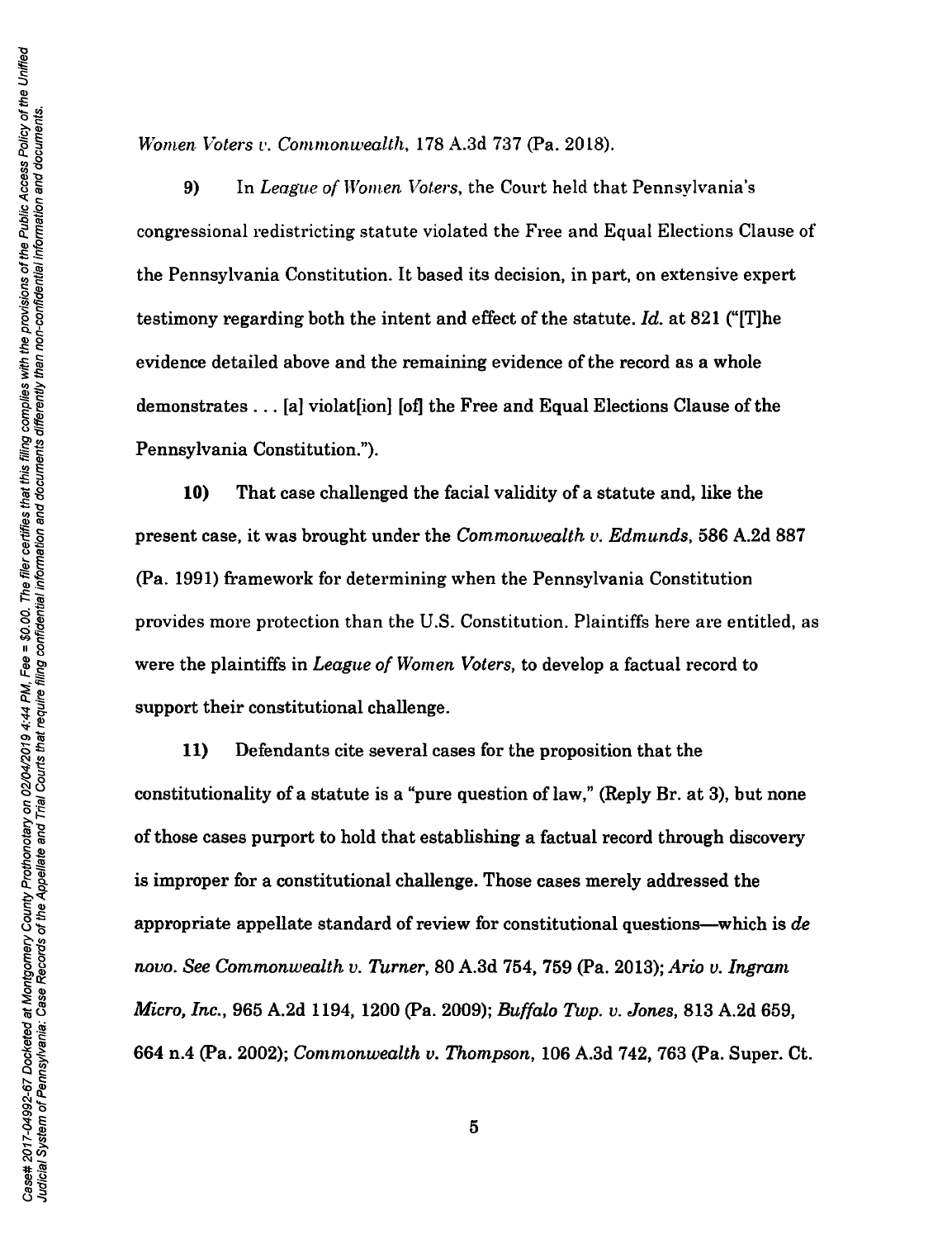2014); *see also Bose Corp.* t'. *Consumers Union of U.S., Inc.,* 466 U.S. 485, 508 n.27 (1984) (holding that appellate courts must exercise *de nor•o* review over "constitutional facts").

12) In none of the cases cited by Defendants were constitutional facts actually in dispute. But when disputed facts are relevant to the constitutionality of a statute, as here, Pennsylvania courts, like courts everywhere else, consider evidence tendered by the parties-as demonstrated by the *League of Women Voters*  decision.

13) Facts matter here for consideration of whether the Borough has an interest in conducting these searches and how much of a burden those inspections impose on tenants and landlords. <sup>1</sup>

D. Keith Place Is Not Entitled To Official Immunity.

14) Keith Place is sued in his official capacity for declaratory and injunctive relief, not for damages, so the immunity statute does not apply. In their reply, the Defendants advance a new argument: that the text of the immunity statute contains no "exception" for suits for declaratory and injunctive relief. (Reply Br. at 5).

15) This is technically true, but incomplete. Defendants quote only part of

<sup>&</sup>lt;sup>1</sup> Even under the federal "rational basis test," the most deferential form of judicial review, which does not apply in the present action *(see* Pis.' Mem. in Supp. of Pls.' Answers to Defs.' Prelim. Objs. at 38-39), it is well established that Plaintiffs are entitled to develop a factual record through discovery to support their claim that a statute is unconstitutional. *See St. Joseph Abbey v. Castille,* 712 F.3d 215, 223 (5th Cir. 2013) ("[P]laintiffs may ... negate a seemingly plausible basis for the law by adducing evidence of irrationality.'').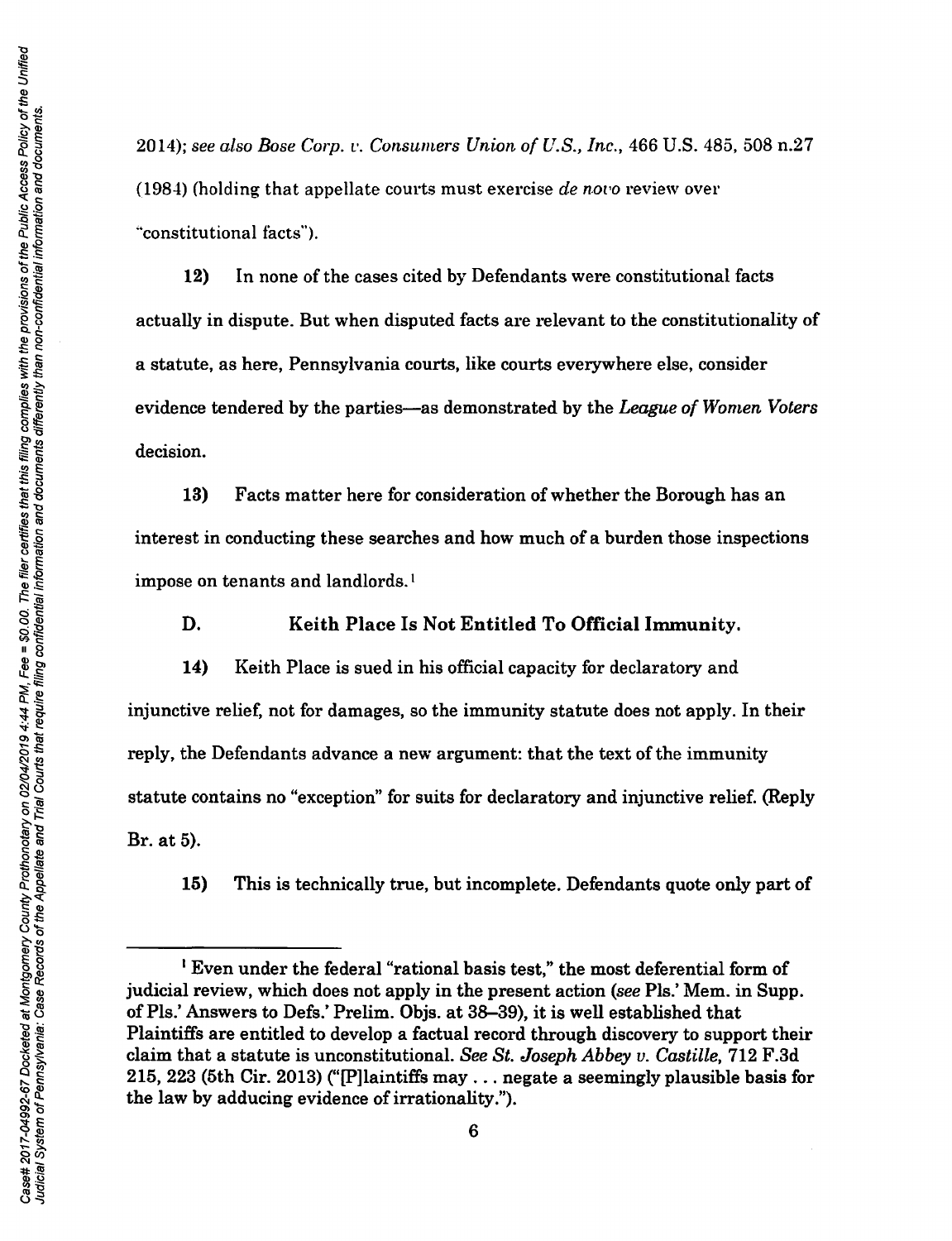a sentence from the Pennsylvania code, (Reply Br. at 4-5), which does not permit immunity in cases of willful misconduct by the individual. But they do not quote the whole sentence, which reads:

*In any action against a local agency or employee thereof for damages* on account of an injury caused by the act of the employee in which it is judicially determined that the act of the employee caused the injury and that such act constituted a crime, actual fraud, actual malice or willful misconduct, the provisions of sections 8545 (relating to official liability generally), 8546 (relating to defense of official immunity), 8548 (relating to indemnity) and 8549 (relating to limitation on damages) shall not apply.

42 Pa. Cons. Stat. § 8550 (emphasis added). The plain text of the statute only provides immunity against claims for "civil damages." 42 Pa. Cons. Stat. § 8545; (see Pls.' Response Br. 42-43).

16) Plaintiffs, therefore, do not need to avail themselves of an "exception,"

from the immunity statute because the statute does not apply in the first place, as

this is a case for injunctive and declaratory relief.

WHEREFORE, for the reasons stated above and in addition to the reason

stated in Plaintiffs' Response (Docket No. 4 7), Plaintiffs respectfully request that

this Court deny Defendants' Motion for Judgment on the Pleadings.

DATED: February 4, 2019 Respectfully submitted,

/s/ Michael F. Faherty FAHERTY LAW FIRM Michael F. Faherty (Attorney I.D. No. 55860) 75 Cedar Avenue Hershey, PA 17033 E-mail: mfaherty@fahertylawfirm.com Tel: (717) 256-3000 Fax: (717) 256-3001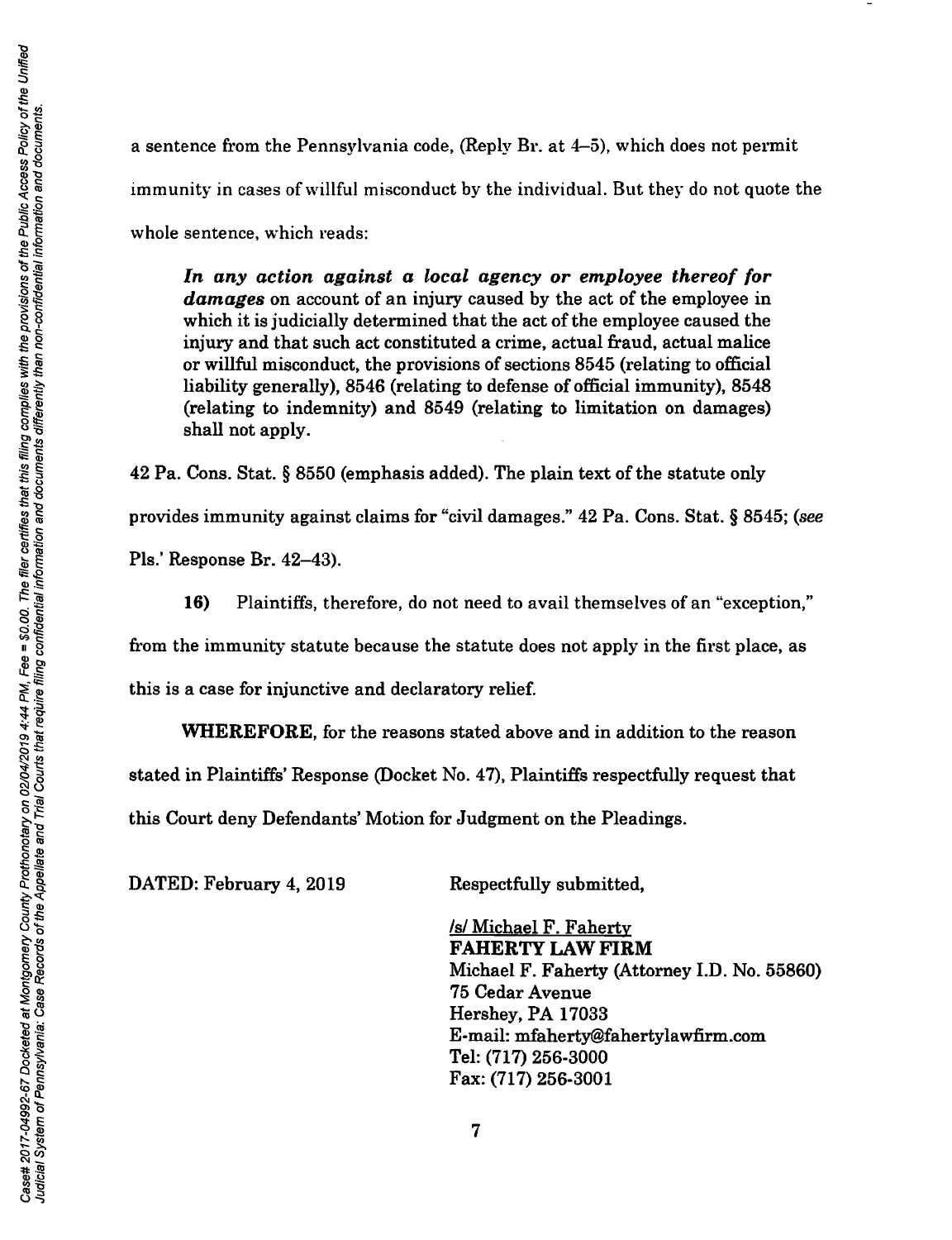Robert Peccola\*<br>Jeffrey Redfern\*<br>901 North Glebe Road<br>Suite 900 E-mail: rpecola@ij.org; jredfern@ij.org<br>Tel: (703) 682-9320 Fax: (703) 682-9321 Arlington, VA 22203 INSTITUTE FOR JUSTICE

Attorneys for Plaintiffs

\* Admitted Pro Hac Vice

 $\bar{z}$ 

 $\infty$ 

 $\sim$   $\sim$ 

 $\ddot{\phantom{a}}$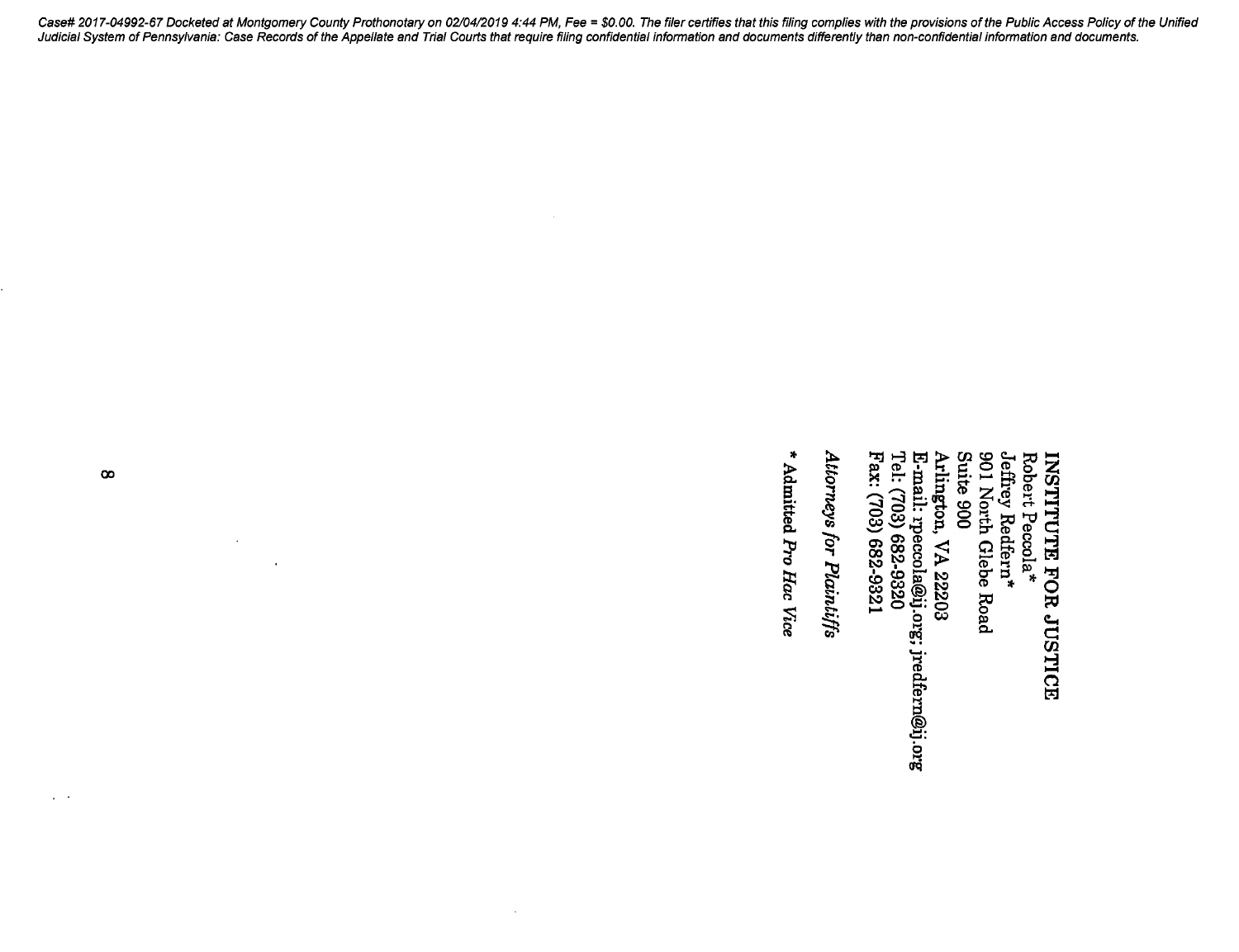# IN THE COURT OF COMMON PLEAS OF MONTGOMERY COUNTY 38TH JUDICIAL DISTRICT OF PENNSYLVANIA **CIVIL TRIAL DIVISION**

| the Pul<br>Ĕ            | DOROTHY RIVERA, an Individual,    | <b>COURT OF COMMON PLEAS</b>       |
|-------------------------|-----------------------------------|------------------------------------|
| õ                       | EDDY OMAR RIVERA, an Individual,  |                                    |
| lential                 | KATHLEEN O'CONNOR, an Individual, | <b>CIVIL ACTION NO: 2017-04992</b> |
| provisions              | ROSEMARIE O'CONNOR, an            |                                    |
|                         | Individual, THOMAS O'CONNOR, an   |                                    |
| eų                      | Individual, and STEVEN CAMBURN,   |                                    |
| than<br>with            | an Individual,                    |                                    |
|                         |                                   |                                    |
| complies<br>differently | Plaintiffs,                       |                                    |
|                         |                                   |                                    |
| filing                  | v.                                |                                    |
| this<br>ىيە             |                                   |                                    |
|                         |                                   |                                    |

 $\frac{36}{5}$  BOROUGH OF POTTSTOWN, and KEITH A. PLACE, in his official capacity as Pottstown Director of Licensing and Inspections,

ድ <sub>33</sub><br>03 \$P<br>03 \$P

# **CERTIFICATE OF SERVICE**

The undersigned counsel hereby certifies that on this day a true and correct copy of

 $Plaintiff's' Sur-Reply in Opposition to Defendants' Motion for Judgment on the$ 

~~ *@8 Pleadings,* served via electronic filing and U.S. first class mail, postage prepaid,

addressed as indicated:

Sheryl L. Brown, Esquire Brian Conley, Esquire SIANA, BELLWOAR & MCANDREW, LLP 941 Pottstown Pike, Suite 200 Chester Springs, PA 19425